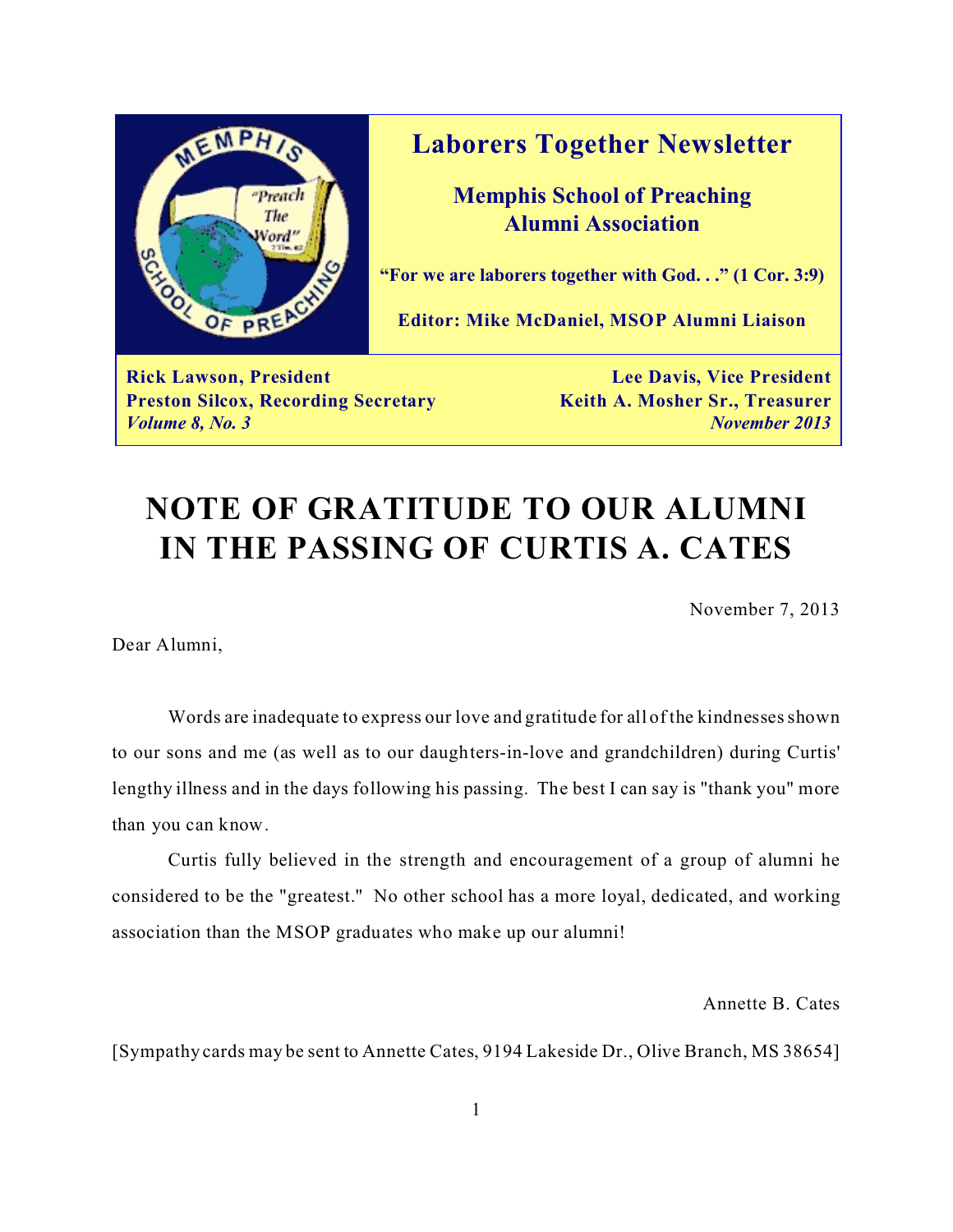# **LETTER TO MSOP SUPPORTERS**

October 30, 2013

Dear Brethren:

As I write these words to you, my heart is flooded with a mixture of emotions.

**I am grieving.** The physical body of brother Curtis A. Cates, Director Emeritus of the Memphis School of Preaching, was laid to rest yesterday afternoon in Fort Deposit, AL. Brother Cates passed away last Friday afternoon, after a long and valiant fight with leukemia.

Brother Cates served as Director of the school for nearly 25 years, and served the school for over a quarter of a century. As I write this thank you letter to you, a supporter of MSOP, I am very aware of the fact that some of you, no doubt, began supporting the school during the time that brother Cates was Director. I am fairly certain that some of you began supporting the school because of your confidence in brother Cates. Thank you so much for your continuing support. I pledge to you that we will "keep the toes of the school pointed in the right direction," as brother Cates was fond of saying.

**I am rejoicing.** Although I miss brother Cates already, it would be selfish to want to bring him back to this world of woe here below. I rejoice that brother Cates is absent from his diseaseridden body and present with the Lord (2 Cor. 5:8).

**I am grateful.** First, I am grateful for the tremendous work that brother Cates did while he was living. I am grateful for the excellent work brother Liddell did in following brother Cates. I am most grateful for supporters like you who have made it possible, and continue to make it possible, for the work of the Memphis School of Preaching to continue. Your generous gifts have enabled us to spread the gospel far and wide. Our students are drinking from wells that you helped to dig. We love and appreciate you so much.

His servant and yours,

**B. J. Clarke Director**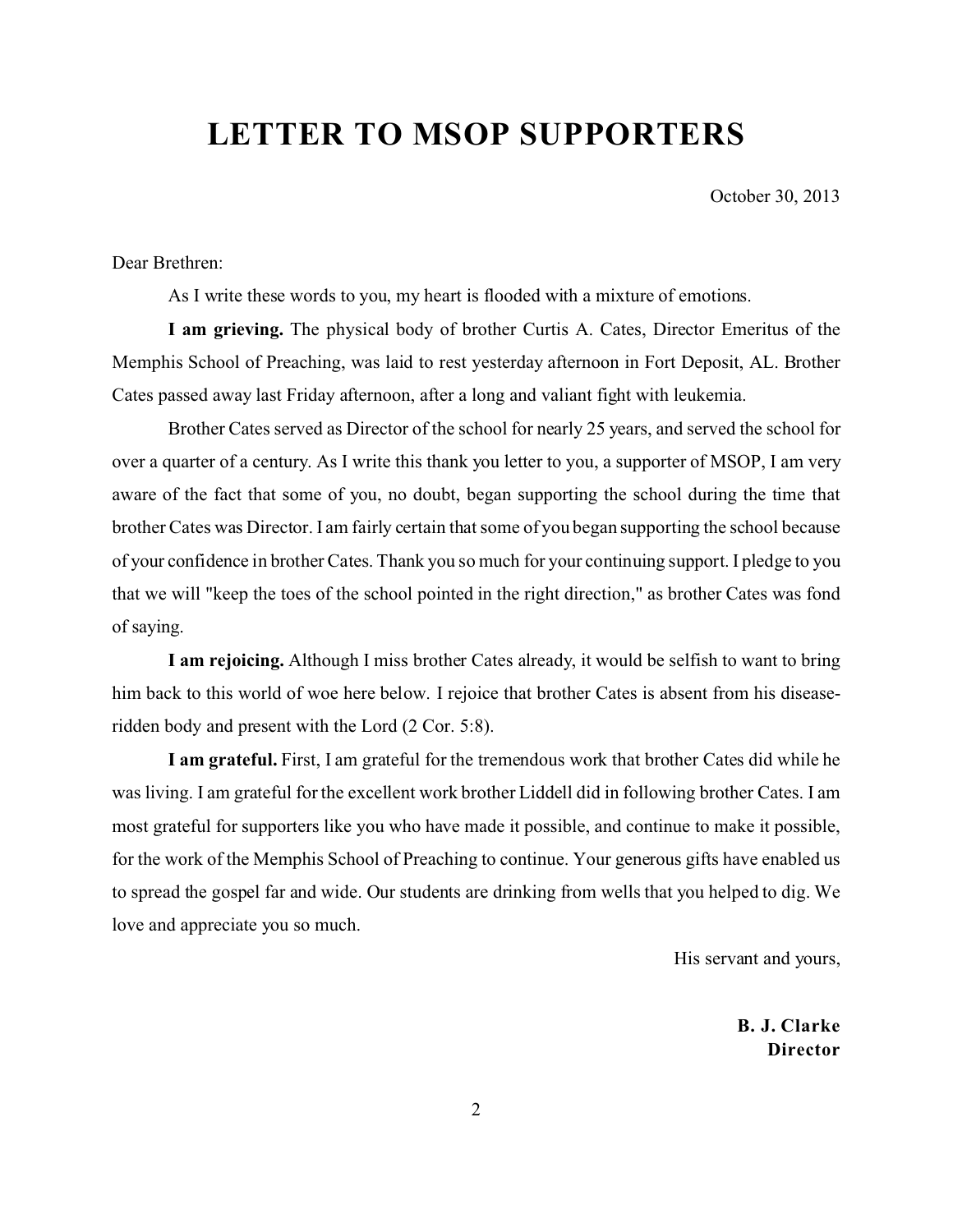### **PLEASE SEND YOUR TRIBUTES**



Curtis A. Cates, beloved Director Emeritus of the Memphis School of Preaching, passed on to his reward on Friday afternoon, October 25, 2013. His funeral was held at the Forest Hill church of Christ at 2 p.m. on Monday, October 28th, 2013 and was live streamed over the OABS and MSOP web-sites. To view the archived video, you may go to [www.oabs.org](http://www.oabs.org) or [www.msop.org.](http://www.msop.org.) The graveside service was held on Tuesday, October 29th, 2013 at 2 p.m. at Little Sandy Ridge Cemetery, Sandy Ridge in Lowndes County, AL. Our thanks to all alumni who came to either the visitation, the funeral, or the graveside service.

Brother Cates' influence and impact on Christian education was and is immeasurable. We know that our former students and graduates possess a multitude of cherished memories of brother Cates as a teacher, as a Director, as a Christian gentleman, etc.

With the blessings of the Cates family, we are planning to compile a book containing a wealth of favorite memories of the wit, the wisdom, and the warmth of Curtis A. Cates. He was well known for teaching his classes with enthusiasm. He was so good at communicating truth in a memorable way, often in a single, unforgettable sentence. Hundreds and hundreds of students were blessed to hear his "Cates-isms" in class.

Would you help us pay tribute to this wonderful and godly man by answering a few brief questions? What did you appreciate most about brother Curtis Cates as a man? What did you appreciate most about brother Curtis Cates as a teacher? What was one of your favorite classes you had with brother Curtis Cates and why? What is one of your favorite humorous stories told by brother Curtis Cates? What is one of your favorite illustrations brother Curtis Cates used in his teaching? Do you have a favorite memory (humorous or serious) that you experienced with brother Curtis Cates? What is your favorite "Cates-ism" (a memorable short phrase or saying used uniquely by brother Curtis Cates in his teaching)? Email your answers to the special email address set up for compiling these precious memories: cates-isms@msop.org.

In addition to your answers to these questions, feel free to copy something you have already written about brother Cates on Facebook, Twitter, etc. and include it in your email. We would also love for you to send any pictures you have of brother Cates.

Thank you so much for assisting in this project. It is our goal to have the book ready in time for the upcoming 2014 annual MSOP lectureship. All proceeds from the book will be used to fund the teaching of the Word at the Memphis School of Preaching.

### **Make Your Plans To Attend The Forty-eighth Annual MSOP Lectureship, March 30, 2014 - April 3, 2014. The title is "STILL STANDING: BUT NOT STANDING STILL".**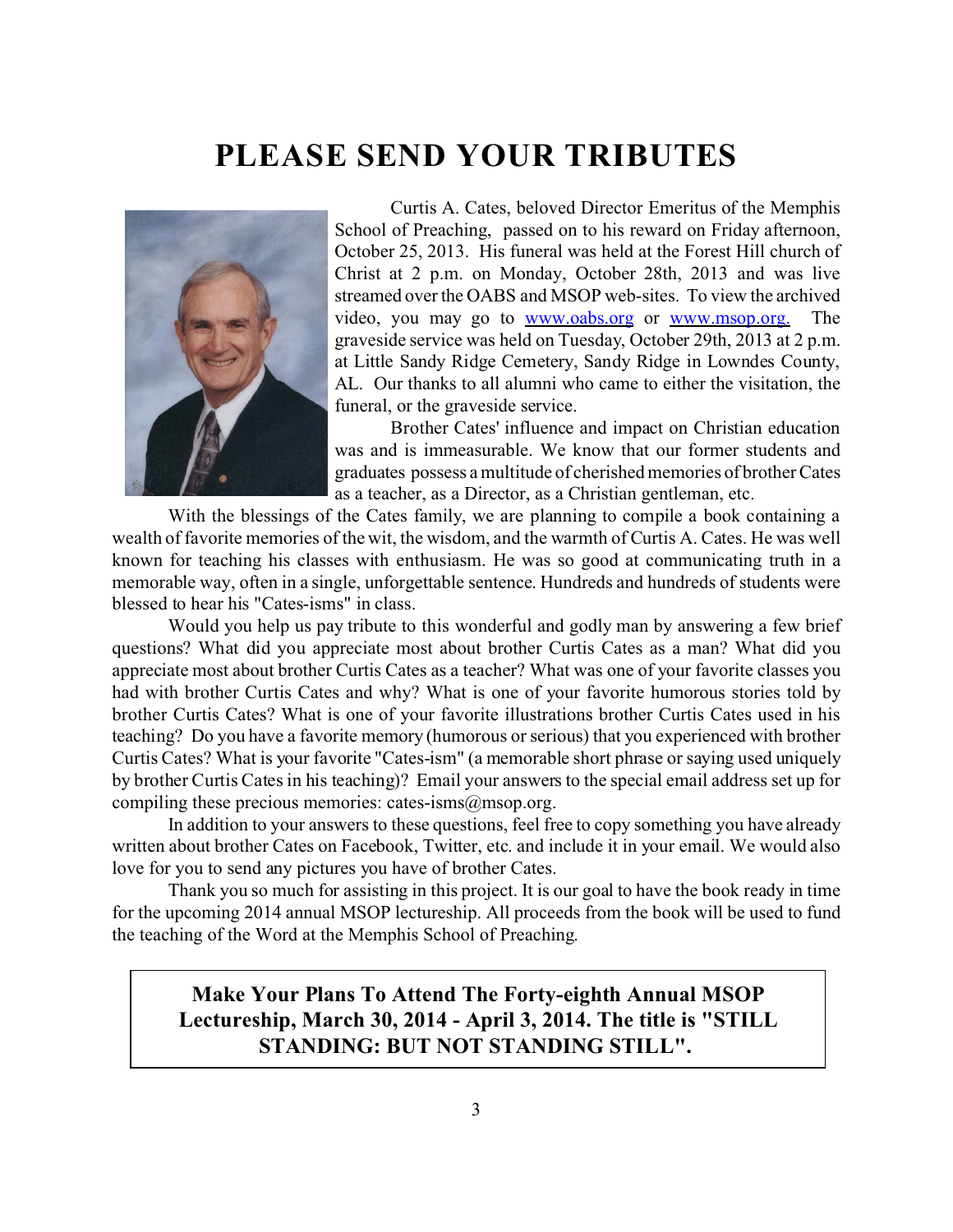### **ALUMNI NEWS**

#### *Recent Moves*

**Mac Ballard (1981)** writes, I will be moving to a new work, if the Lord allows, the first of December. I will leave Crossville, TN and go to a work close to McMinnville.

**Matt McBrayer (2010)** has moved from Farmington, MO to Newton, KS and is now working with the Old Main Street congregation.

**Don Blackwell (1996)** writes, "I have given my resignation as the preacher at the North Charleston Church of Christ, where I have served for the last 8 years and will soon be moving to Southaven, MS to work full-time as the director of the Gospel Broadcasting Network. I have already bought a house in Southaven but will remain at North Charleston until they hire a new preacher."

**Donnie Vick (2009)** writes, "My wife Stephanie and I are expecting our first child Ruth Starling Vick anytime. Her due date was November 5. I moved to Lynchburg, VA in April and am working with the Seven Hills Church of Christ as an associate minister and participating in the congregation's program Lighting the Fire. Several from Seven Hills and I traveled to Marcala, Honduras in July for a medical mission trip. Twenty-seven were baptized, doubling the size of that congregation."

**Jason Roberts (1995)** has moved from Valdosta, GA. His new address is 2325 Whitman Lane, Flower Mound, TX 75028. Email: jrmal01@bellsouth.net. He is no longer preaching full time and is working for Aflac.

**Jeff Collett (2002)** is the new preacher for the Fairfield Congregation in Bell Buckle, Tennessee.

#### *Just Married*

**Tony Clay (2011)** preacher at Enon

church of Christ in Webb, AL was married to Mary Taggart in Pell City, AL on September 21, 2013.

**Travis Byars (2013)** was married to Brittney Young in Montgomery Alabama on November 9, 2013.

#### *Looking For Congregation*

**Ron Reeves (1981)** is searching for a new work. If you can assist him, he can be reached at: ron49linda49@aol.com.

#### *Births*

**Bobby (1979) and Joan Liddell** welcomed their seventh grandchild, Stella Jayne Sayle, born June 9, 2013, to their daughter Keri and her husband Stephen.

Congratulations to **Josh Romo (2006)** and wife Ashley on the birth of a son, Jensen. Josh preaches for the 9th and Main congregation in San Angelo, Texas.

#### *Illness*

**Lee Davis (1985)** writes, "As some of you know, I have been having some health issues after I took the flu shoot three weeks ago. I took the shot on a Monday afternoon and woke up Tuesday morning with a "lazy, drooping eye". The doctor prescribed some steroids for me to take. I was also given an antibiotic to take care of a sinus infection(the reason I was at the doctor in the first place). The antibiotic caused my blood sugar to go down, while the steroids caused my blood sugar to go very high (more than I thought). I preached a meeting at the Sharon, TN church starting on the Saturday of the week I received the meds. I had several problems physically during this week. The next weekend after I had returned to Georgia, I lost the ability to focus my left eye. Due to this, I suffered from severe vertigo. I still preached but it was very difficult. I have seen three doctors this week, and I am to have surgery on my eyes on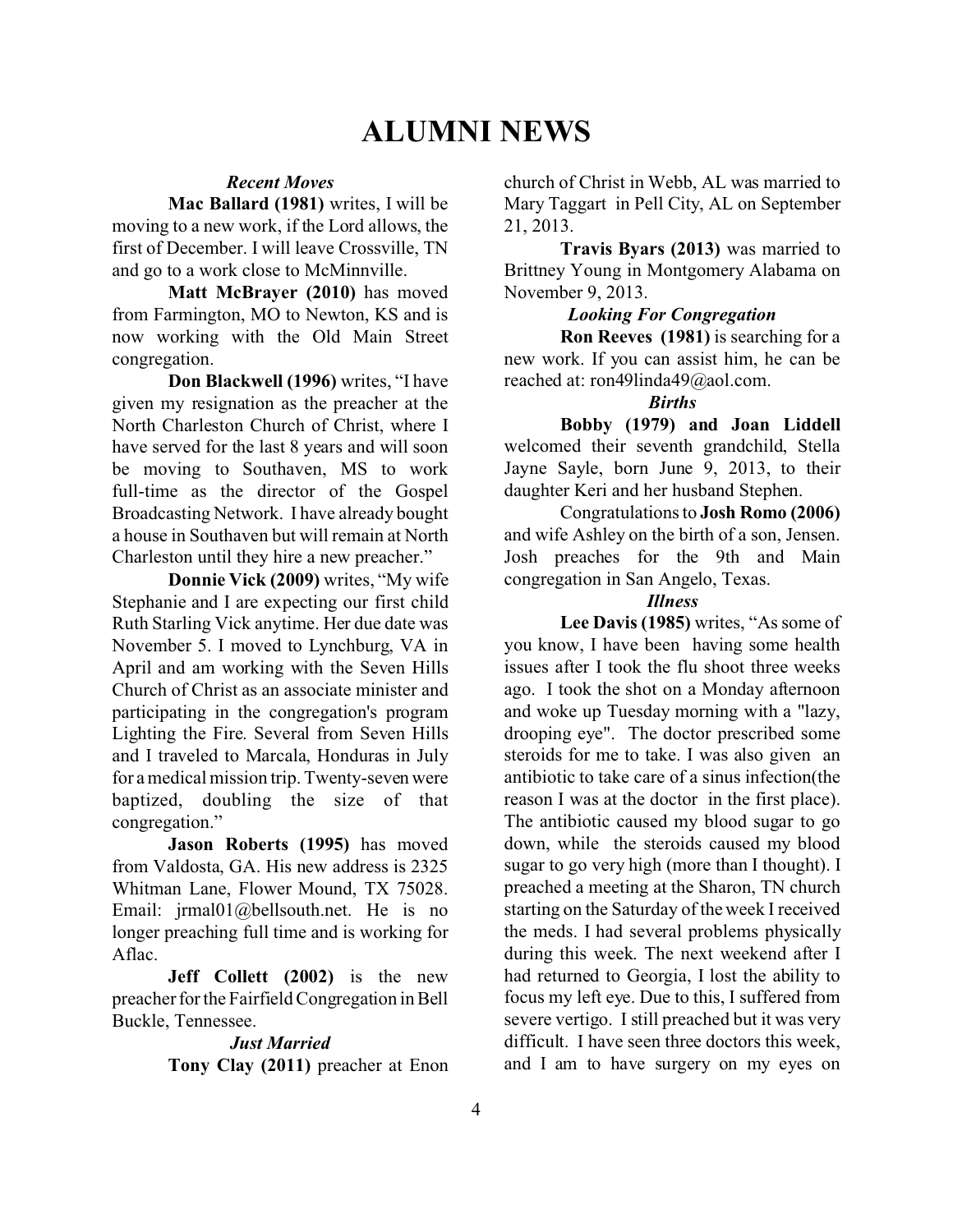December 5th and 12th. The steroids sped up an existing problem I had with my diabetes. In reality, had I not had this problem, I would have not known that given enough time, I would have developed this problem eventually and would have experienced more damage than I have received to my eye. I look at this as a blessing. The sharp spike in my blood sugar has caused several blood vessels to rupture in my left eye, especially, and in my right eye, as well. So, a couple of things have transpired. One, preaching from an outline, for now, is not going to happen. Preaching from a Power Point sermon does not bother my eye as much. Two, teaching my classes in OABS, Georgia School of Preaching and Four Seas College, is at this time, not possible. I just cannot read my notes. I am going to try to do so in a couple of weeks. Three, I will not be able to go on the Mission trip this year that has been planned since March. I am able to "put off" the trip for a year and not lose the ticket cost and hopefully the Singapore Hotel. I will lose the Visa cost, and the cost of two nights of a hotel in China. If it is the Lord's will, I will be able to go next year. What is most important to me is that you be praying for me that the surgery is successful and that I will be able to get back to my schedule as soon as possible. I do know one thing – no flu shot for me, again! I love and appreciate you all!"

#### **Mission Work**

**Mark Lance (1998)** writes, "I will be leaving for New Zealand Jan 20th and return on Feb. 10th. I thought I had enough funds already to pay for my airline ticket, but the cost of a ticket to New Zealand is three times the price my ticket to Budapest, Hungary normally is. If anyone wants to help, send funds to Chalmette church of Christ, P.O. Box 1165, Chalmette, LA 70044 and earmarked them for Mark Lance mission trip, since we

already oversee the funds to Lance and Kristen Mosher in New Zealand."

**Eugene Jenkins (1980)** writes, "Luvenia and I continue our work with CAMPAIGNS FOR CHRIST THROUGH WORLD MISSIONS under the oversight of the Trenton elders in Trenton, Missouri. We have been fulfilling speaking engagements and giving the report of our work to supporters and other interested congregations. We will be back in Jamaica in January, and again in May and June."

**John Grubb (2013-HA)** writes concerning his trip to Singapore and Malaysia (Nov. 19-Dec. 23), "I will be speaking approximately 35 times during an upcoming trip to Singapore and Malaysia. I will be conducting two bi-lingual (English and Chinese) meetings, and will also be conducting English gospel meetings as well. In addition, I am taking a number of books to be donated to the Four Seas College library. This will be my 51st mission trip since 1985."

**Timothy Wilkes, Sr. (1981) and Tim Wilkes, II (1905)** will be teaching in the Philippine Theological College in early December. In July the college will graduate its first Master's degree recipients. The college is 4 hours north of Manila in Pagasinan and has around 40 students. The school offers sound Biblical teaching and is supplying Filipino congregations with faithful, domestically trained preachers.

**Lee Snow (2012)** writes, "I preach in a mission work in Middle GA., and we have had 68 people agree to Bible studies!"

**Patrick Swayne (2005)** writes, "We passed our one year working anniversary in Singapore back in August of this year. Things are going well as we labor for the Lord at Four Seas College and among the churches of the region. Four Seas is preparing to graduate nine students and send them back into the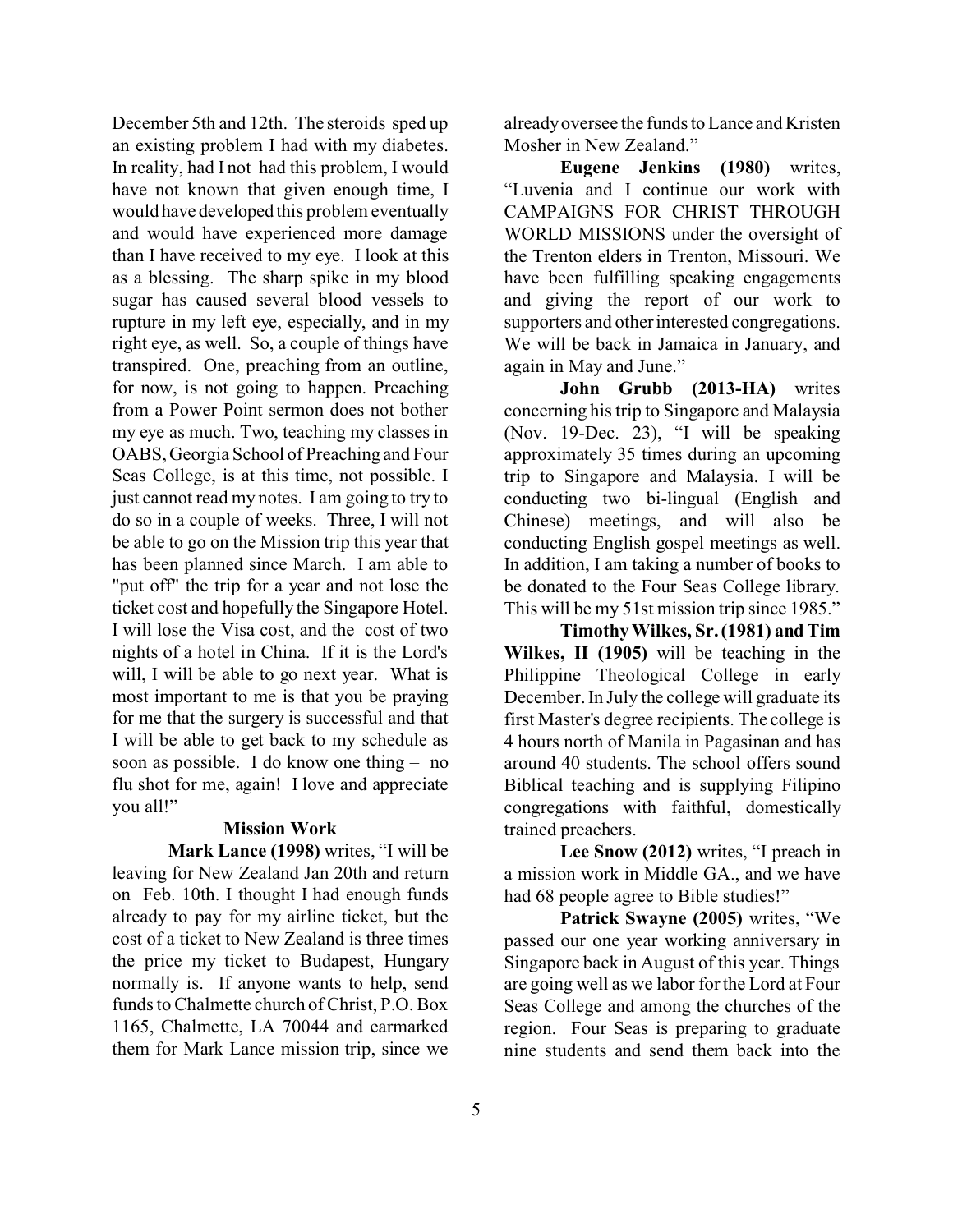mission field. Victor Chu, who finished his study earlier than the rest in August as a wrap around student, is already working full time with the congregation in Ipoh, Malaysia. Terry The, George Zhang, and Bob Xiang have committed themselves to full time works: Terry in Johor Bahru, Malaysia, George in Wuhu, China, and Bob in Shanghai, China. George and Bob will be overseen by Lim Ah Pin Road church of Christ here in Singapore. Alvin Lin will also graduate; he is a native Singaporean and has been coming to the school part time over four years while working with the Lim Ah Pin Rd. congregation. He will continue that work. James Williams is our only male student without a work lined up; he is currently looking for opportunities in his home country of India. The remaining three graduates are ladies (Jaslyn Chan, Rebecca Song, Phetsavanh Inthavong) who will return to their homelands as stronger and more capable Christians (Malaysia, China, and Laos respectively). The graduation date is November 23. Following the graduation, Four Seas College will hold its 6th Annual Lectureship hosted by Jurong church of Christ. The theme is, "Who Is Jesus?". The lectureship will run from November 27 to December 1 and will feature speakers from five different countries. Memphis School of Preaching will be well represented by her alumni, with four graduates traveling to Singapore to speak (**Billy Bland (1977)**, **Tim Burroughs (2004)**, **Tim Hayes (2007)**, and **Brett Rutherford (1996)**. With me and **Peter Chin (2006)**, there are six Memphis grads on the program this year. Another Memphis graduate, **Lee Davis (1985)**, was planning to attend but has recently informed us that he will not be able to make the trip due to health problems. Some other illnesses he's had recently have uncovered a condition he had in

his eye that will require attention ASAP; he is scheduled to have surgeries on December 5 and 12. Please keep the Four Seas graduates, our lectureship, and brother Lee Davis in your prayers! Please also pray for our brethren in the Philippines; we heard recently from a 2012 Four Seas graduate that the recent typhoon that passed over the country left 19 Christian families in his region (Arapal) without homes. They are seeking financial and material help towards rebuilding; if you can help, please contact me and I will put you in touch. By the way, I recently ran into **Barry Hatcher (1975)** in Jakarta, Indonesia. He is coming to the end of a three month stint there and is doing well. He and Melany are now based in Alabama; Melany works there as a nurse with Alabama Christian Academy. All of that may not be news to some of you, but it was to me so I thought I would share it."

**Sean Hochdorf (1996)** writes, "It is such a blessing to greet you on behalf of Anita and myself. We are packing up and getting ready for our return to Tanzania. We are most excited about our reunion with the mission team and the great brethren from Tanzania. We still have a couple of appointments left before we return, and I will be undergoing some camera training for the new production studio at the Andrew Connally School of Preaching. Needless to say, we will be busy right up until our departure. We offer thanks that Cy Stafford, our mission team leader, has returned safely to Arusha. We were fortunate that, while he was stateside for a whirlwind fund-raising trip, he was able to carve out a day we could enjoy some food and fellowship (that's him in the picture at the top). Cy is a true Barnabas and always leaves people encouraged and motivated to do more in the kingdom. By the time this report reaches you, Daniel and Tiffany Gaines will have arrived in Tanzania to join the team. Keep them and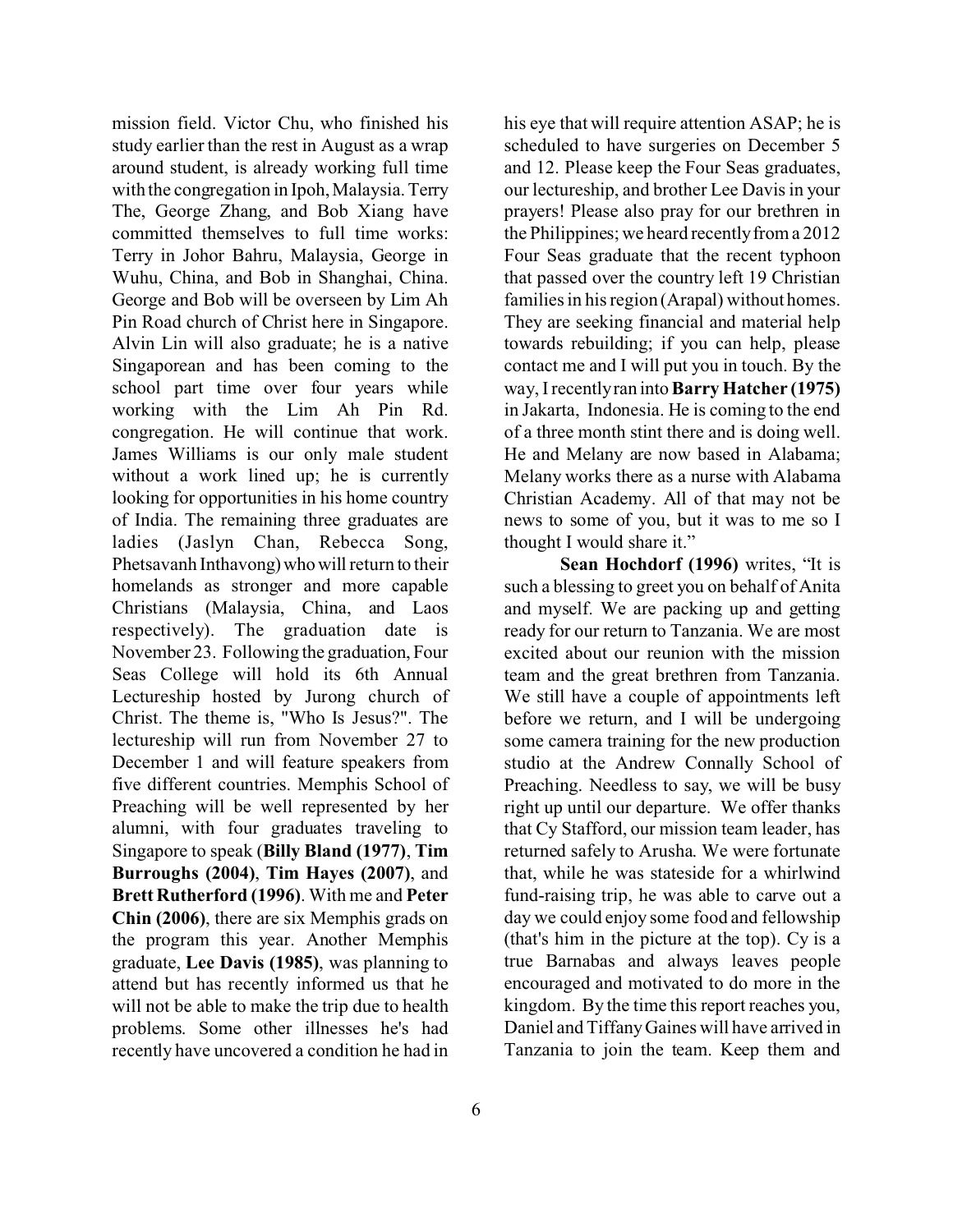their children in your prayers as they make the transition to life in a developing country. We know they are up to the challenge and are grateful for their commitment. The Gaines will be a valuable asset to the work, and we all look forward to working alongside them. Lord willing, the next time you hear from us will be from Tanzania. We solicit your prayers as we leave family, friends, and the comforts of home. Until then, take care and God bless."

**Gerald Reynolds (1973)** writes, "I will be working in the 2014 Costa Rica Campaign in LaFortuna. The dates for this are January 10-17. I am excited about working again with Mark Bass, Dave Clouse, Jack Gilcrist, and Phil Grear. Mike Phillips and Tim Childs will also be a part of the mission team this year, and I look forward to meeting and getting to know these two brethren. We will take turns each night preaching the gospel using the theme: The Glorious Gospel. During the day, we will be knocking doors and conducting studies. On Sunday, the brethren plan to host afternoon sessions for the purpose of teaching and edifying the youth in LaFortuna. They have many young people that make up the congregation there which is very encouraging. The local preacher, Moises Umana is doing a great work. This will be the second year to work with him and the congregation there. Last year, our team, working with translators and members of the congregation, conducted over forty studies and had seven that were baptized into Christ. Moises Umana is a native of Costa Rica and after finishing work at a School of Preaching (Southwest in Austin, TX), he went back to work with the brethren in LaFortuna. His good wife and son assist him in doing the Lord's work there. This family could use some additional support if you can help. You can contact Mark Bass (mebass1957@aol.com) at the Alkire Road church of Christ in

more about the work in LaFortuna, Costa Rica and brother Umana's needs." **Dale DuVerney (1997**) writes, "As

Columbus, Ohio if you would like to know

you may know, Jerrie and I have been in Rogers City for 8 years as a part of a church plant. God has been gracious in supplying for our needs through the sacrificial support of many congregations and individuals. Because of this support, we have been able to labor full time and have accomplished a lot! Since 2005, we have grown to thirty in number, purchased our ownmeeting house, established a weekly jail study, conducted thirteen campaigns, conducted numberless studies, set up Sunday broadcasts of our services into a struggling congregation 40 miles away, and continue to plant and water the Gospel seed in Presque Isle County, knowing God is giving an increase! Our 2014 goals are to begin conducting campaign efforts and studies in three northern Michigan counties that do not currently have a congregation of the Lord's church: Emmet, Mackinac and Charlevoix counties. Our request from interested brethren is that they pray for this effort. Secondly, Jerrie and I have lost close to half of our monthly salary over the past year. We solicit the help of good and sound brethren who see the need for the Gospel to go into areas of our own country which have never had the Gospel before. If folks are interested in aiding us in our effort, they can contact me about my sponsoring congregation (all funds raised for this effort are overseen and distributed by a good, godly, and qualified eldership). My phone numbers are: 989-351-0405 for my cell and 989-734-9016 for the office. We send monthly reports of the work to every supporter so they can see what their support is doing in Northern Michigan. Thank you for your prayers for our efforts to reach the lost in Northern Michigan. Our prayers are with you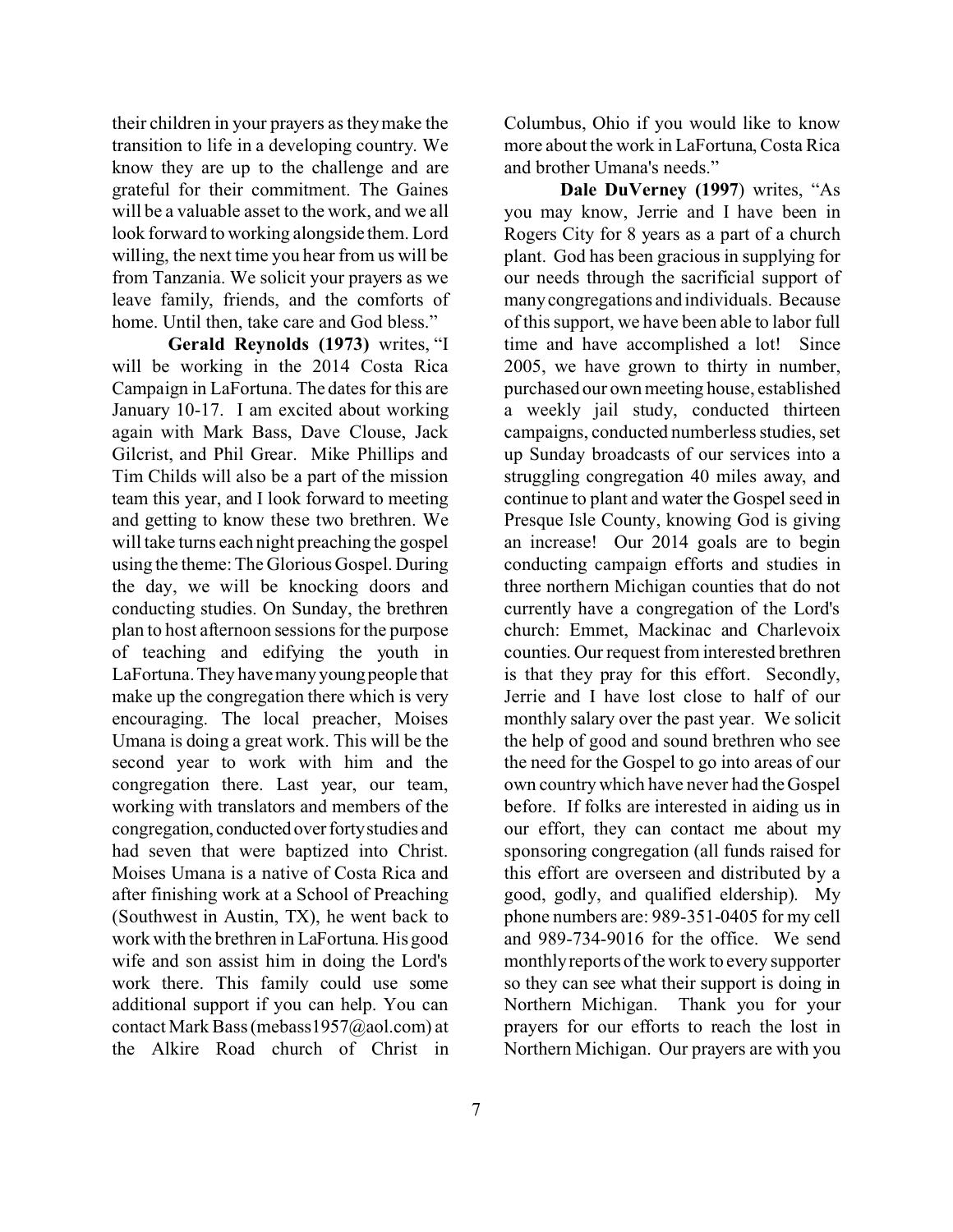and the great Memphis School of Preaching."

**Stephen Higley (2010)** writes, "The work in New Zealand is a challenging one, but one that is vitally important. New Zealand has a population of 4.4 million people with around 400-500 Christians in the whole country. I currently labor with the church in Foxton, New Zealand. Foxton is a tremendous place full of opportunity and potential. We are settled in between Palmerston North (30 minutes North with a population of 80,000) and Wellington metro area which extends up very close to Foxton (Wellington is the capital city of New Zealand about an hour and a half South). We having been very involved in reaching souls with the gospel. Some of the works of which I have been a part include: Foxton Campaign, Bible studies, letterboxing, handing out Bible material along the main street, event days (Friends and Family day, etc.), Toy Drive for impoverished children (in December with hopes and prayers for getting Bible studies with parents), Spring Fling festival (contacts with people from 4 regions in the lower North Island in NZ), and currently developing New Zealand-centered personal Bible study tools for evangelism. We have been having numerous visitors beginning to worship with us. I also co-ordinate a Church Workers Workshop every two months in Foxton. This workshop is designed to provide a platform of discussion on evangelism and other ways that churches throughout New Zealand are using to their benefit. This workshop is designed for Bible school teachers, preachers, leaders, all Christians. We have had people from all over the North Island attend with some traveling by plane for these workshops. Our work here in Foxton is tremendous. We are very open and willing to having short-term mission trips. To support this work: Bremen church of Christ; P.O. Box 1295; Stephen Higley Missions;

Bremen, GA 30110. Also, sign up for my monthly newsletter by sending in your e-mail address: higster45@yahoo.com. Please pray for my wife and I in this great work in the country of New Zealand.

#### *Our Sympathy*

Our sympathy is extended to the family of **Wayne Coats (1993-HA)** of Mt. Juliet, TN who passed away August 27, 2013. He was a preacher, educator, author, and the former owner of the Mt. Juliet Funeral Home and Mt. Juliet Memorial Gardens. He stood fast for the truth in the face of advancing liberalism in the Nashville area.

#### *Special Request*

**Keith A Mosher Sr. (1975)** has notified me that he has lost the record of all his meeting dates for 2014. If the congregation where you attend has a Gospel Meeting or speaking engagement previously scheduled with brother Mosher in 2014, he desires that you e-mail him at keithmoshersr@msop.org and confirm it. Please do so lest he fail to appear.

#### *Reminder From The Cates Family*

**Dan Cates (1994)** writes, "Would you mind mentioning again the [cates-](mailto:cates-isms@msop.org) $\frac{\text{isms}(a) \text{msop.org}}{\text{es-mail}}$  address for any wishing to share their memories of Dad. Hearing a lot of the stories and seeing people post some on Facebook was extremely encouraging to Mom, Andy, and me. Many of the stories were new to me, while others reminded me of things I had known but forgotten. Thanks so much! Dan Cates, for the family" [Please do so today!- MRM].

#### *Have You Paid Your Dues?*

MSOP alumni are asked to pay their annual \$25 voluntary dues by sending them to our treasurer Keith Mosher at MSOP or by using PAYPAL at the following address: [http://www.msop.org/alumni.php](http://www.msop.org/alumni.php.) Thank for your support of our Alumni Association!